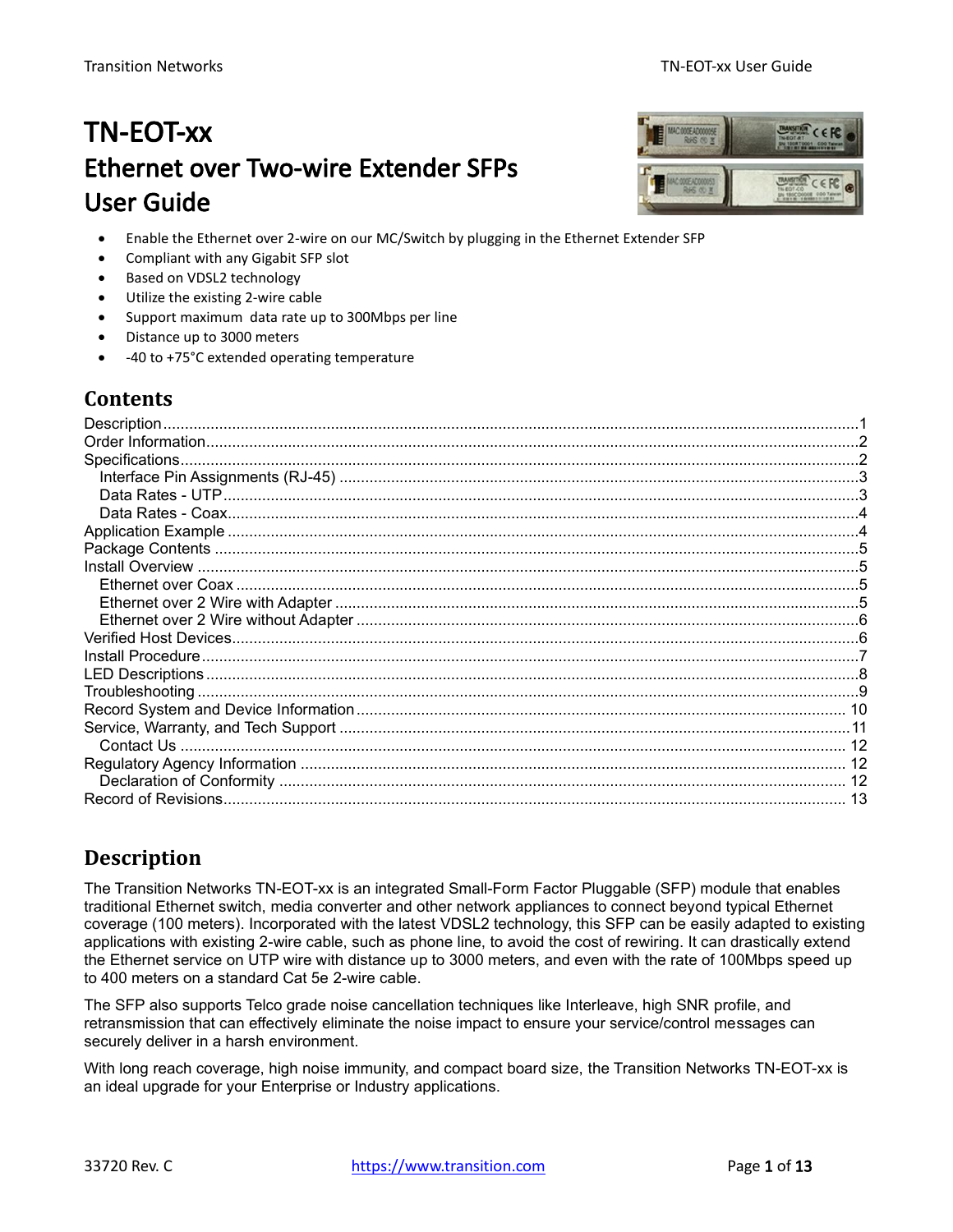## <span id="page-1-0"></span>**Order Information**

The TN-EOT-CO and the TN-EOT-RT are sold separately and are used in pairs.

| <b>Model</b>     | <b>Interface</b>                                                                                                                                                                        |
|------------------|-----------------------------------------------------------------------------------------------------------------------------------------------------------------------------------------|
| <b>TN-EOT-CO</b> | SFP, Ethernet Extender, Server, 1000Base-X, RJ-45 (includes RJ to BNC and RJ to<br>Terminal Block adapters).<br>SFP Compliant; CO side Ethernet Extender SFP; 300Mbps (Aggregate rate). |
| <b>TN-EOT-RT</b> | SFP, Ethernet Extender, CPE, 1000Base-X, RJ-45 (includes RJ to BNC and RJ to<br>Terminal Block adapters).<br>SFP Compliant; CPE side Ethernet Extender SFP; 300Mbps (Aggregate rate).   |



 **TN-EOT-CO Extender SFP TN-EOT-RT Extender SFP**







 **RJ-45 to BNC (Pigtail) Adapter, 28008 RJ-45 to Terminal Block Adapter, 28009** 

# Standards | IEEE 802.3z, ITU-T VDSL2 **Connectors** | One RJ-45

<span id="page-1-1"></span>**Specifications**

| <b>Connectors</b>  | One RJ-45                                                                                                                                                                                                       |  |  |
|--------------------|-----------------------------------------------------------------------------------------------------------------------------------------------------------------------------------------------------------------|--|--|
| <b>Software</b>    | MTU: Max. 2048 bytes<br>MAC Address: 00-C0-F2-7A-00-00 through 00-C0-F2-7A-CE-1F<br>Self Boot & Managed by Internal Flash when plugged into an unmanaged device                                                 |  |  |
| <b>Status LEDs</b> | LED1: ORANGE: On: Server; Off: CPE<br>LED2: GREEN: Link Status                                                                                                                                                  |  |  |
| <b>Dimensions</b>  | Width: 0.52" [13 mm] x Depth: 3.1" [79 mm] x Height: 0.67" [17 mm]                                                                                                                                              |  |  |
| <b>Power Input</b> | 3.3v, 700mA                                                                                                                                                                                                     |  |  |
| <b>Environment</b> | Operating Temperature: $-40 \sim +75^{\circ}$ C.<br>Storage Temperature: $-40 \sim +85^{\circ}$ C<br><b>Operating Humidity:</b><br>10% to 90% (non-condensed)<br>Storage Humidity:<br>5% to 95% (non-condensed) |  |  |
| Weight             | 0.07 lbs. [.03 kg]                                                                                                                                                                                              |  |  |
| <b>ESD Class</b>   | 2kV                                                                                                                                                                                                             |  |  |
| Compliance         | Safety; CE / FCC                                                                                                                                                                                                |  |  |
| <b>Warranty</b>    | 1 year                                                                                                                                                                                                          |  |  |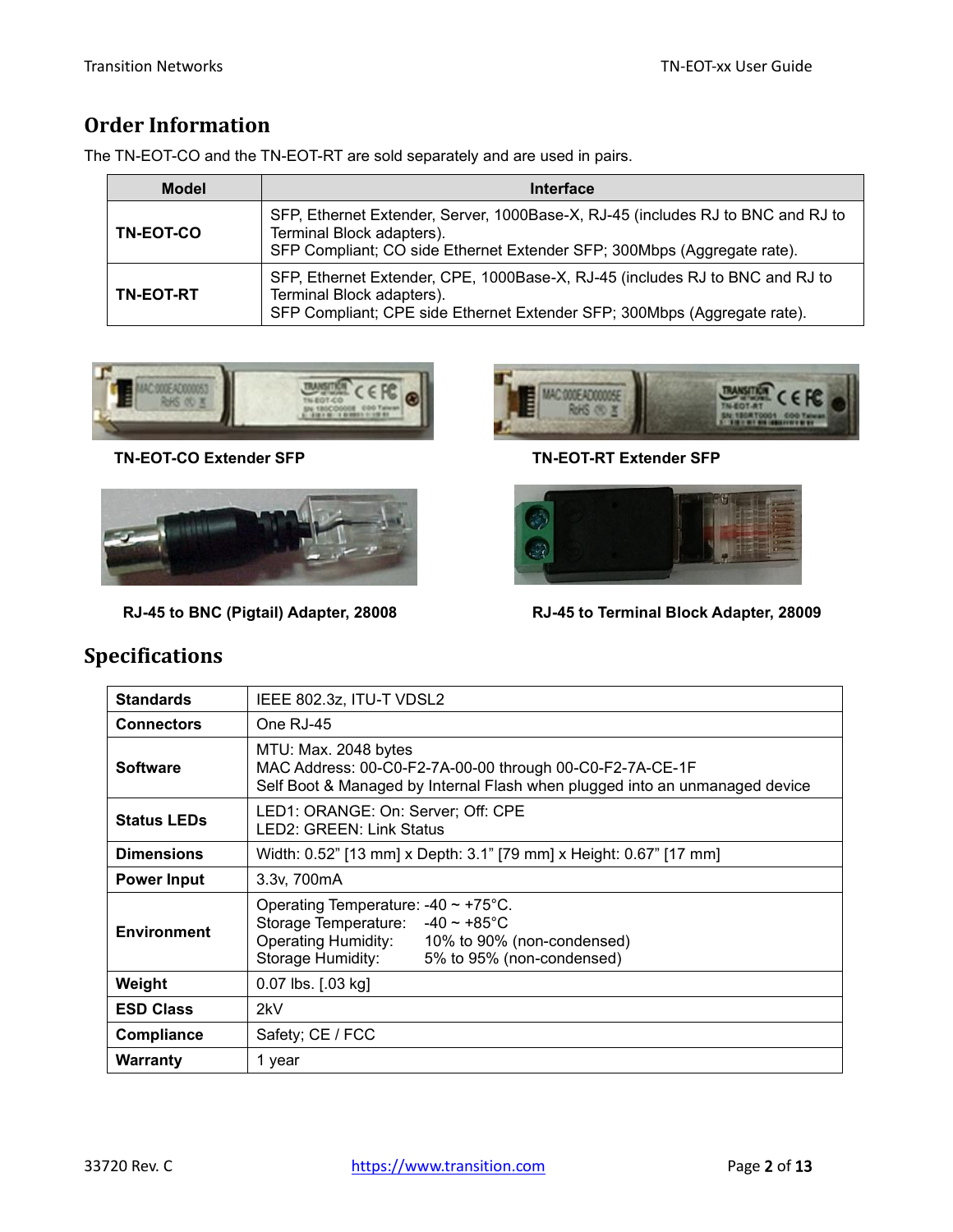**Front View** 

#### <span id="page-2-0"></span>**Interface Pin Assignments (RJ-45)**

The interface is a standard eight-pin modular jack. The table below shows the pin out assignments.

| Pin#         | <b>Description</b> |
|--------------|--------------------|
|              | Not Used           |
| $\mathbf{2}$ | Not Used           |
| 3            | Not Used           |
| 4            | Analog Input       |
| 5            | Analog Input       |
| 6            | <b>Not Used</b>    |
| 7            | Not Used           |
|              | Not Used           |



$$
\overline{\text{min}}
$$



#### <span id="page-2-1"></span>**Data Rates - UTP**



#### **Data transfer rates** are shown in the table below.

| Cable (2-wire Cat 5) | CO to RT (Mbps) | <b>RT to CO (Mbps)</b> | Bi-dir. (Mbps) |
|----------------------|-----------------|------------------------|----------------|
| 260 feet             | 160             | 160                    | 320 (160/160)  |
| 1000 feet            | 111             | 111                    | 222 (111/111)  |
| 1260 feet            | 89              | 89                     | 178 (89/89)    |

Data transfer measurements were made on Transition Networks M/GE-ISW-SFP-01 media converters. Frame size used = 2048 bytes.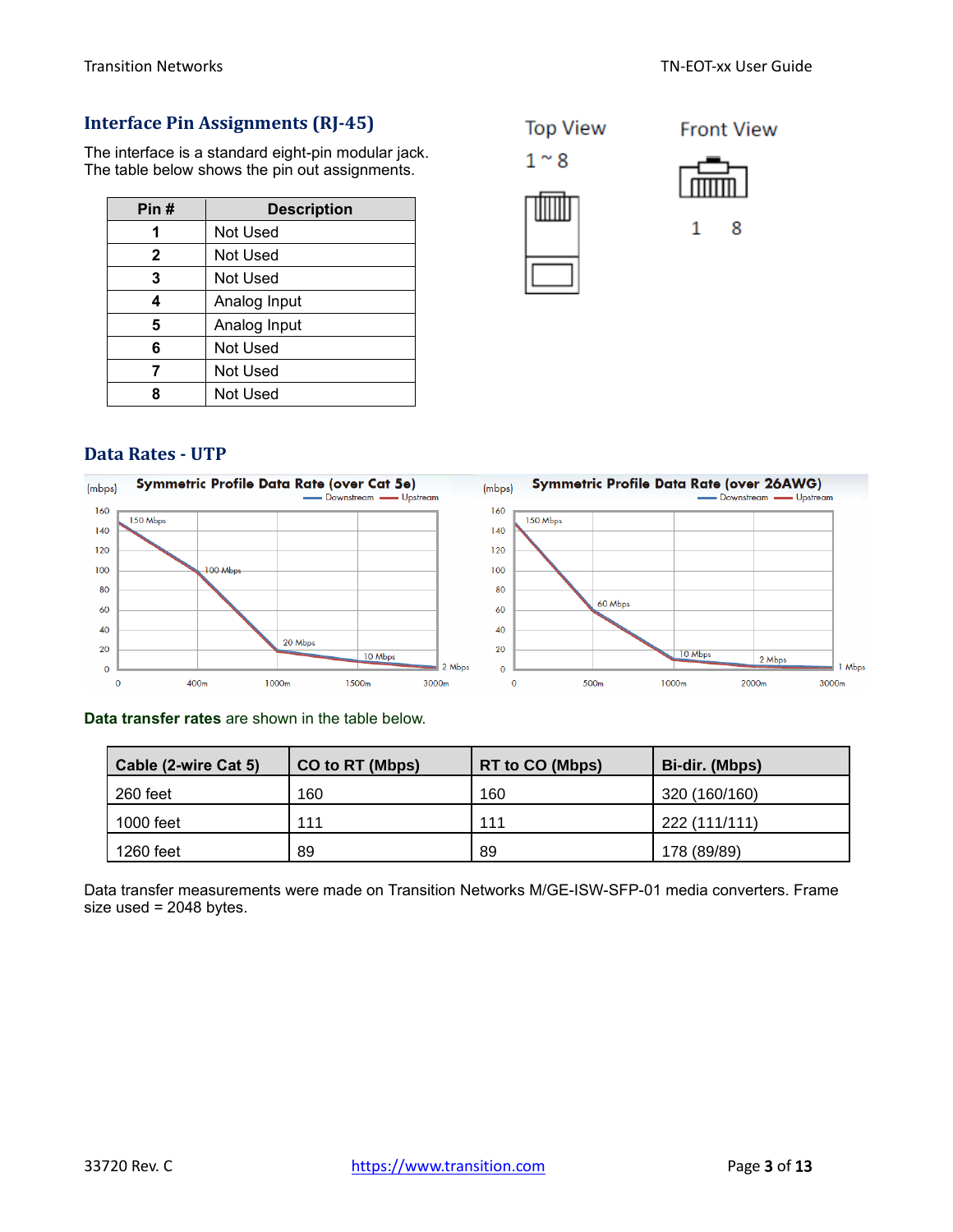#### <span id="page-3-0"></span>**Data Rates - Coax**

| <b>Coax Cable</b> | CO to RT (Mbps) | <b>RT to CO (Mbps)</b> | Bi-dir. (Mbps) |
|-------------------|-----------------|------------------------|----------------|
| 260 feet          | 160             | 160                    | 320 (160/160)  |
| 1000 feet         | 111             | 111                    | 222 (111/111)  |
| 1260 feet         | 89              | 89                     | 178 (89/89)    |

**Data transfer rates** are shown in the table below.

Data transfer measurements were made on Transition Networks M/GE-ISW-SFP-01 media converters. Frame size used = 2048 bytes.

## <span id="page-3-1"></span>**Application Example**

TN-EOT-xx SFPs are typically used with Transition Networks' M/GE-ISW-SFP-01.

Recommended for use with media converters and unmanaged switches.

Does not support use of "Link Pass Thru". The media converter's Link Pass Through (LPT) feature does not work. Supports a maximum MTU of 2048.

Typically for use with unmanaged devices; lock up issues may occur when used with managed devices.

When the TN-EOT-xx SFP is installed in managed switches, the SFPs maintain synchronization during port state changes (Disable/Enable). During resets and power cycles, the SFPs maintain sync if the ports were specifically configured for 1Gbps speed rather than Auto. With some switches, the S3290 in particular, this configuration must be performed before you insert the SFP.

The TN-EOT-xx SFP doesn't support SGMII; the port is set to 1Gbps speed by default.



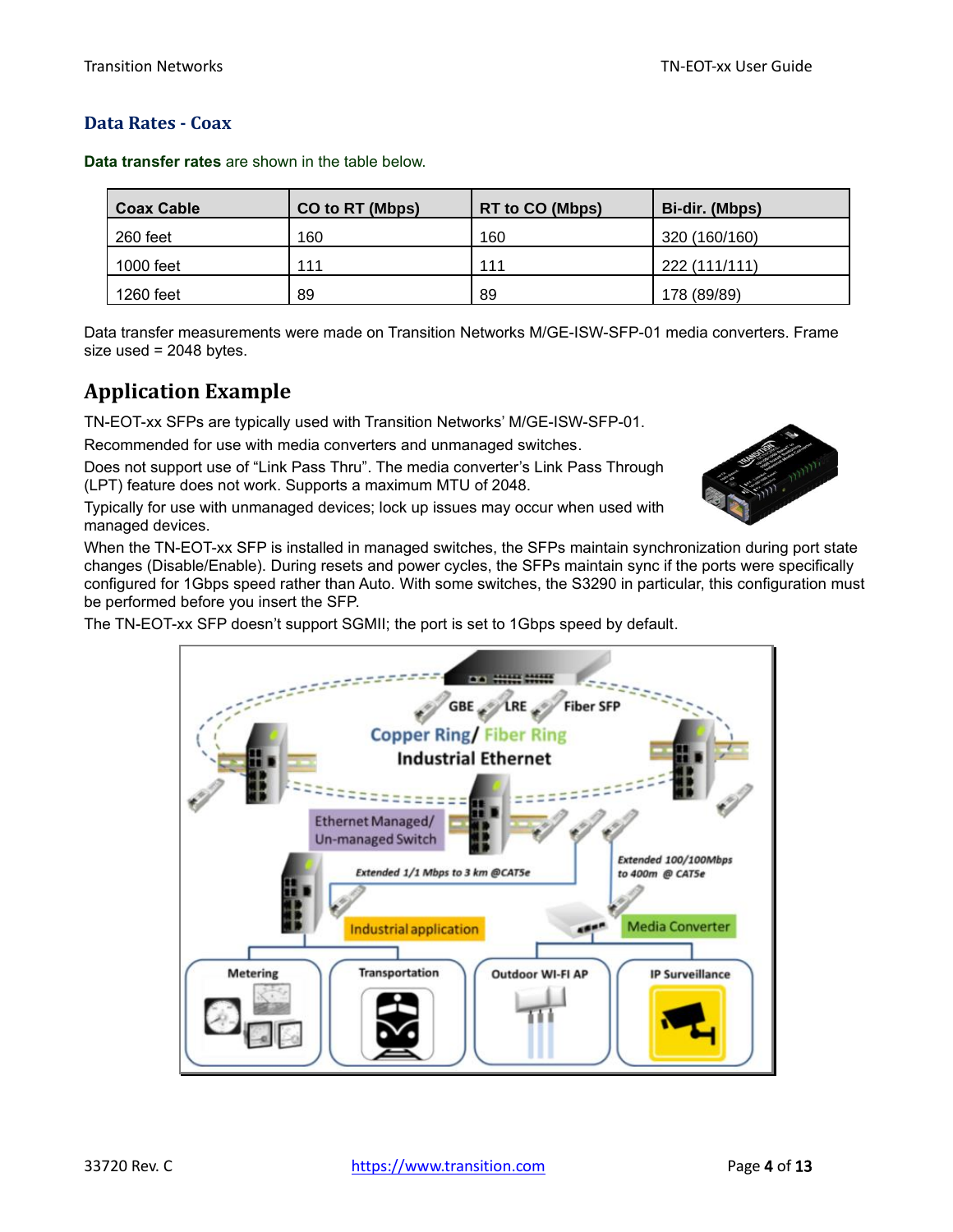## <span id="page-4-0"></span>**Package Contents**

Verify you have received the following items. Contact your sales representative if any of these items is missing or damaged. Save the packaging for possible future use.

- □ One TN-EOT-CO or one TN-EOT-RT SFP
- □ One RJ-45 to BNC (Pigtail) Adapter, 28008
- □ One RJ-45 to Terminal Block Adapter, 28009
- □ One Printed Quick Install Guide



## <span id="page-4-1"></span>**Install Overview**

The TN-EOT-xx is an Ethernet Extender in a standard SFP form factor; it provides the ability to leverage the existing 2-Wire or Coax cable infrastructure to extend the Ethernet service. The TN-EOT-xx can quickly enable any switch or media converter with a Gigabit SFP slot to connect beyond typical Ethernet distances (100 meters).

#### <span id="page-4-2"></span>**Ethernet over Coax**

The TN-EOT-xx can extend the Ethernet service on Coax up to 500 meters at 120Mbps bi-directional data rate (60Mbps downstream and upstream).

Use the RJ-45 to BNC (Pigtail) Adapter, 28008 on both ends for Ethernet over Coax:



#### <span id="page-4-3"></span>**Ethernet over 2 Wire with Adapter**

The TN-EOT-xx can extend the Ethernet service on 2-wire with distances up to 400 meters at 200Mbps bi-directional data rate or extend Ethernet on non-UTP 26AWG with distances up to 500 meters at 120Mbps bi-directional data rate.

Use the RJ-45 to Terminal Block Adapter, 28009 on both ends for Ethernet over 2 Wire:

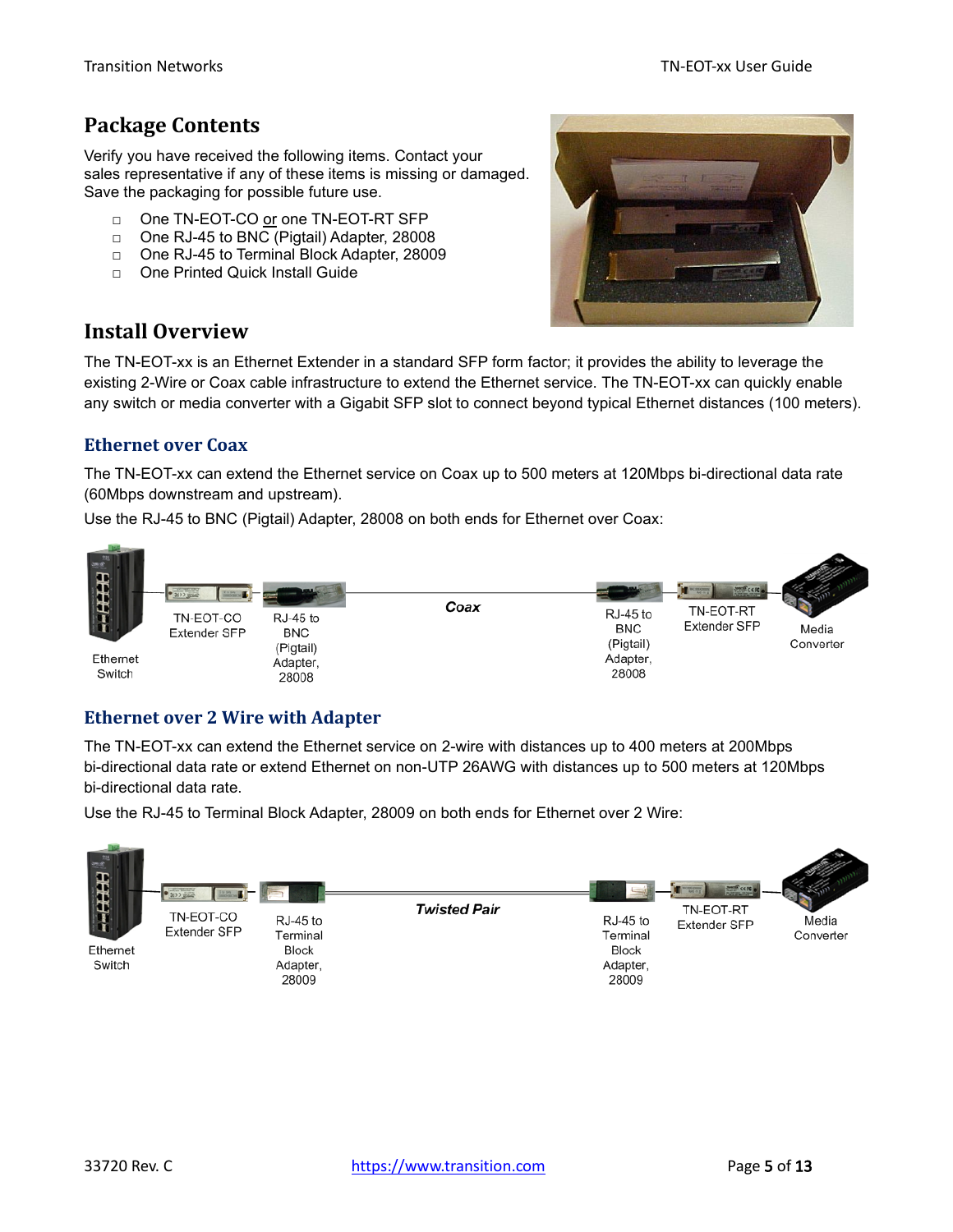#### <span id="page-5-0"></span>**Ethernet over 2 Wire without Adapter**

The TN-EOT-xx can extend the Ethernet service on 2-wire with distances up to 400 meters at 200Mbps bi-directional data rate or extend Ethernet on non-UTP 26AWG with distances up to 500 meters at 120Mbps bi-directional data rate.

Connect the twisted pair directly to the SFP through the RJ-45 connector (not using the adapters):



Ethernet Switch

## <span id="page-5-1"></span>**Verified Host Devices**

The TN-EOT-xx is verified with the host devices below:

- MGE-ISW-SFP-01
- S3290
- S4224
- SM8TAT2SA
- ION C6120-1040

Note that the TN-EOT-xx can't work with TN industrial switches in full temperature range (especially in high temp).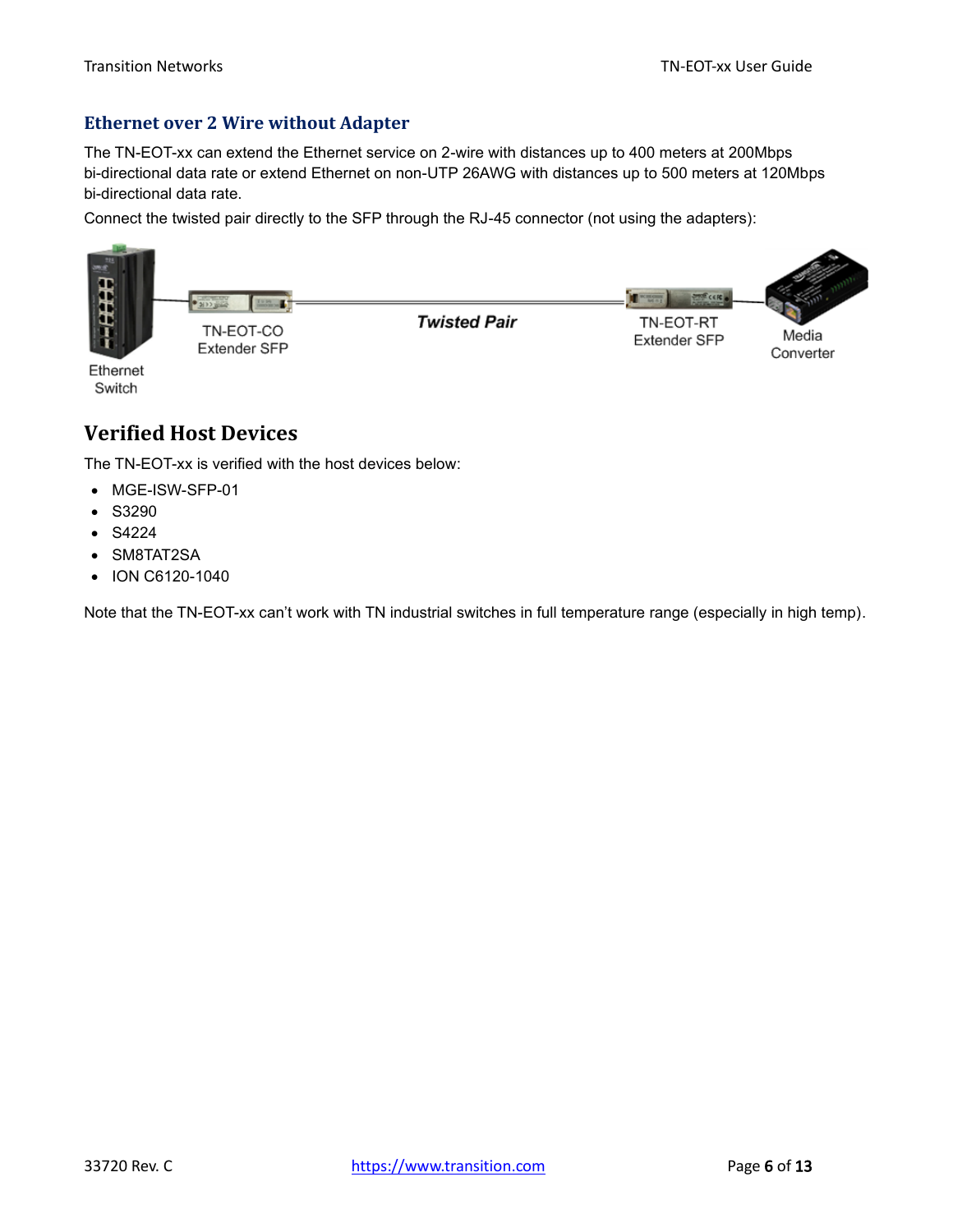## <span id="page-6-0"></span>**Install Procedure**

When the TN-EOT-xx SFP is installed in managed switches, the SFPs maintain synchronization during port state changes (Disable/Enable). During resets and power cycles, the SFPs maintain sync only if the ports were specifically configured for 1Gbps speed rather than Auto. With some switches, the S3290 in particular, this configuration must be performed before you insert the SFP.

The TN-EOT-xx doesn't work on 100Base SFP slot or in SGMII Auto mode; if used with a managed switch, set speed of SFP slots to Gigabit.

Use the provided adapters as follows:

- $\Box$  Use the RJ-45 to BNC (Pigtail) Adapter, 28008 on both ends for Ethernet over Coax.
- □ Use the RJ-45 to Terminal Block Adapter, 28009 on both ends for Ethernet over 2 Wire.

**1.** Insert a TN-EOT-RT into the host device. LED1 lights (orange) as an indicator of RT. Check for physical connection: LED 2 begins flashing green slowly as soon as you insert the TN-EOT-RT.

**2**. Insert an Adapter into the TN-EOT-RT. Connect the cabling.

**3.** Insert a TN-EOT-CO into the host device. Check for physical connection: LED2 (green) begins flashing Green slowly as soon as you insert the TN-EOT-CO.

**4**. Insert an Adapter into the TN-EOT-CO. Connect the cabling.

**5**. Link time takes about 60 seconds. Fast flashing Green LED2 indicates DSL training. LED2 on both SFPs (TN-EOT-CO and TN-EOT-RT) stays Green when devices link up.



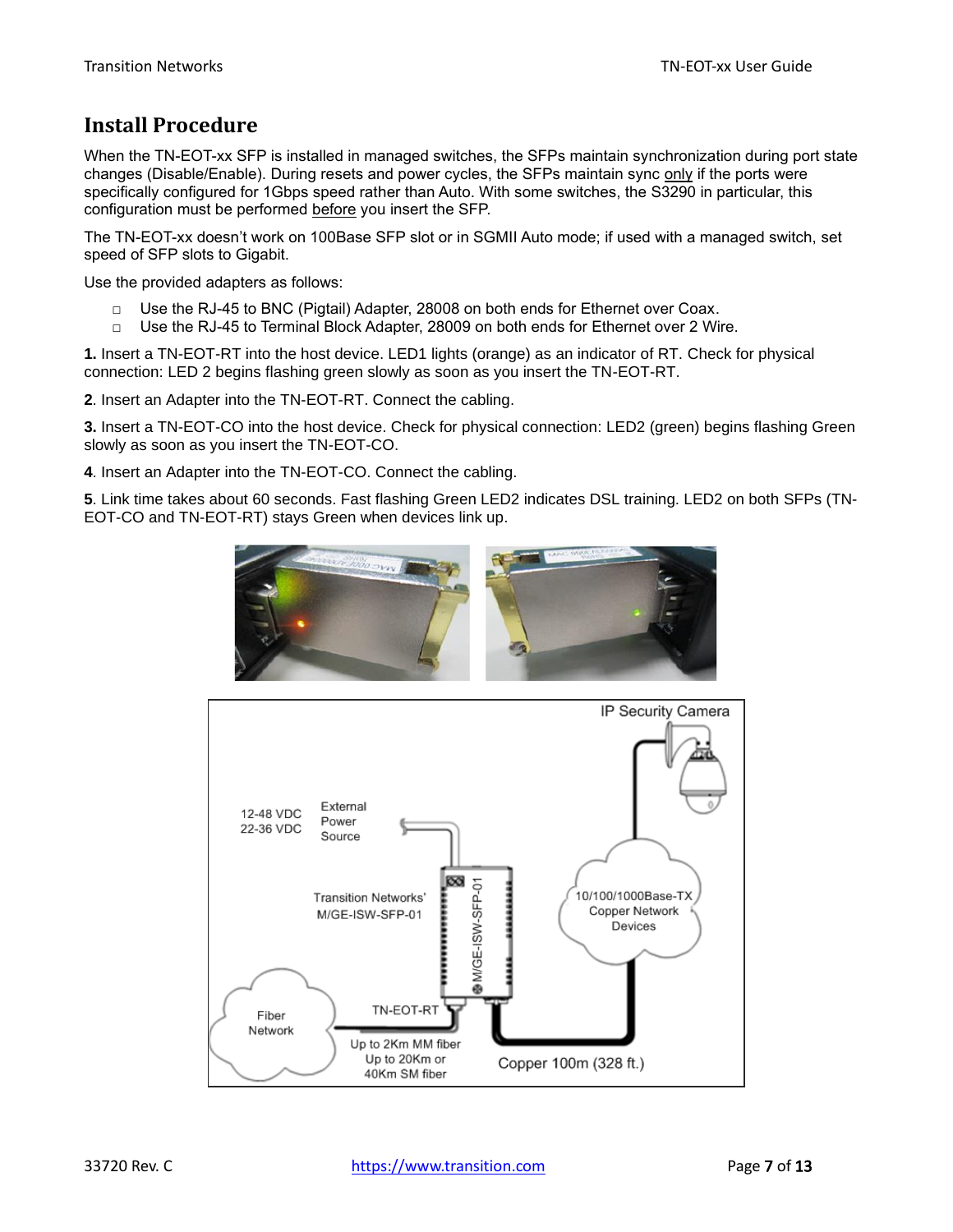## <span id="page-7-0"></span>**LED Descriptions**

The TN-EOT-xx SFP LEDs are shown and described below.





**LED 1 (Orange)**: CO/RT Indicator **LED 2 (Green)**: DSL Link Status Indicator

| LED              | Color  | <b>State</b>    | <b>Description</b>  |
|------------------|--------|-----------------|---------------------|
| LED <sub>1</sub> | Orange | Off             | CO side             |
|                  |        | On              | RT side             |
| LED <sub>2</sub> | Green  | Off             | No DSL connection   |
|                  |        | <b>Blinking</b> | DSL trying to train |
|                  |        | On              | DSL link is on      |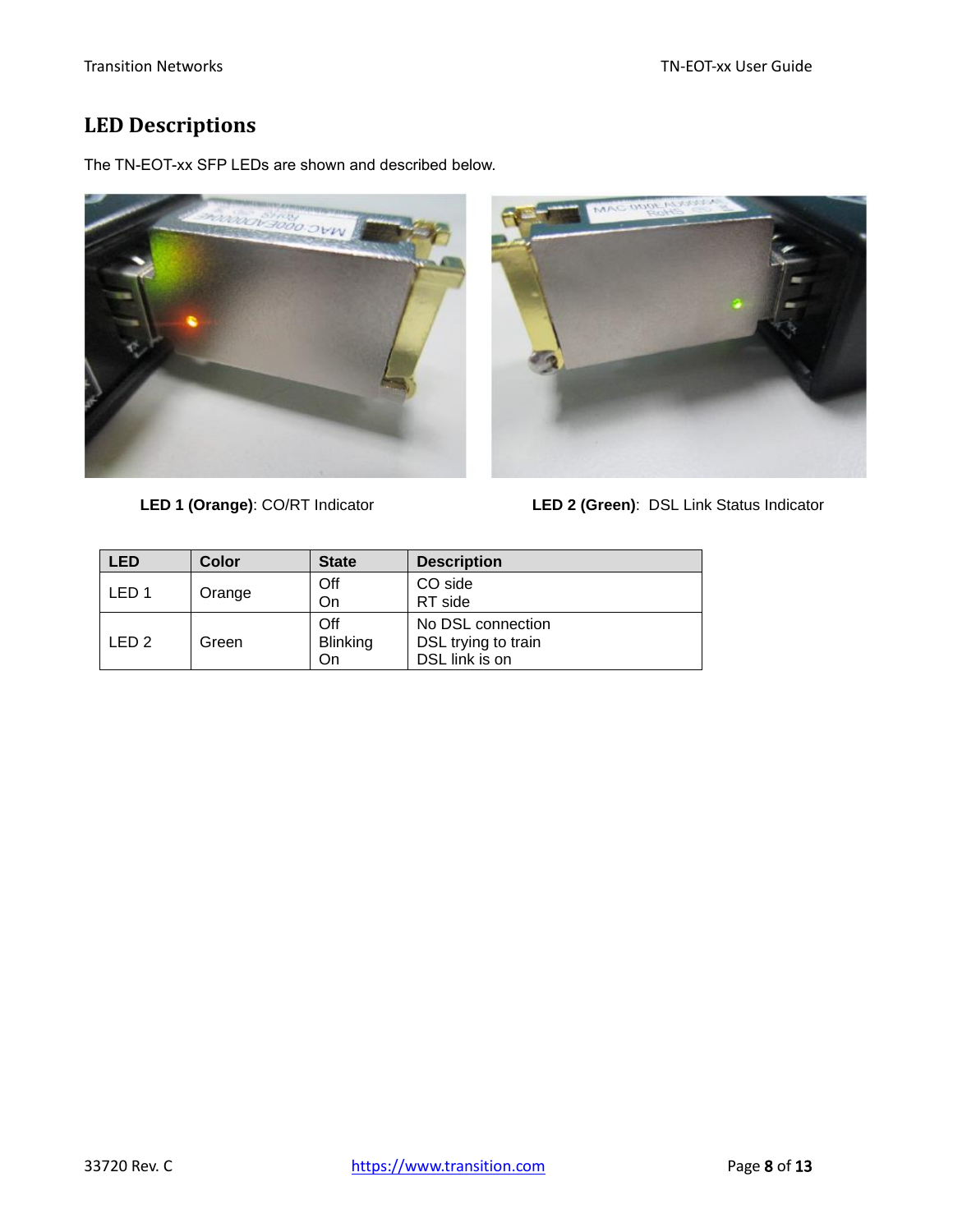## <span id="page-8-0"></span>**Troubleshooting**

Use the steps below to isolate the problem to the TN-EOT-xx and correct the problem.

- 1. Verify the operating environment matches the specs; see the [Specifications](#page-1-1) section on page [2](#page-1-1) above.
- 2. Check the LEDs; see the Install Procedure on page [5](#page-4-0) above.
- 3. Make sure your application is supported; see [Application Example](#page-3-1) on page [4](#page-3-1) above.
- 4. Make sure the power source meets specs and is operating correctly.
- 5. For problems with large frames (greater than 4098 bytes) causing the link to drop, try setting the max MTU to 2048 bytes in the application.
- 6. Make sure the CO side connections and devices are good.
- 7. Make sure the CPE side connections and devices are good.
- 8. Record system and device information (see below) before contacting TN Technical Support:
- 9. Contact Transition Networks Technical Support. See [Contact Us](#page-11-0) on page [12](#page-11-0) below.

See the device and package labels for recording troubleshooting information.



**TN-EOT-CO SFP Extender**



**TN-EOT-RT SFP Extender**

| MAC: 00-0E-AD-00-02-02<br>S/N : ITITI ITI ITI<br>Model: TN-EOT-RT<br>MAC: 00-0E-AD-00-02-01 | CE FC<br>$GP$ $X$ |  |
|---------------------------------------------------------------------------------------------|-------------------|--|
| SA DUI QUI DE<br>1811740010                                                                 | Mada in Talvan    |  |
|                                                                                             |                   |  |
|                                                                                             |                   |  |
|                                                                                             |                   |  |

**TN-EOT-xx SFP Package Label**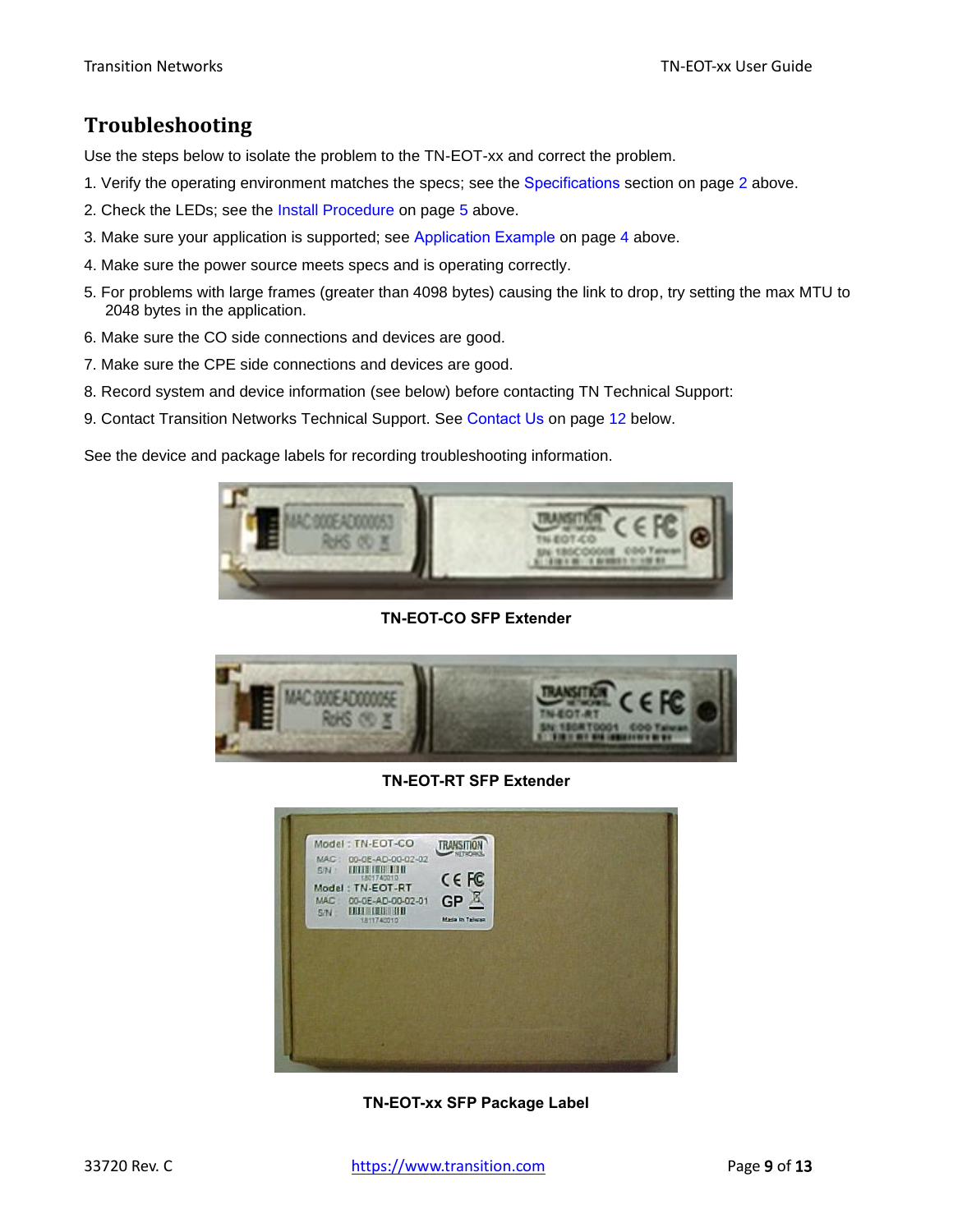## <span id="page-9-0"></span>**Record System and Device Information**

After performing the troubleshooting procedures, and before calling or emailing Technical Support, please record as much information as possible in order to help the TN Technical Support Specialist.

| 1. | Record the Model Information for your system. See Package and Device Labeling below.                  |  |  |  |  |
|----|-------------------------------------------------------------------------------------------------------|--|--|--|--|
| 2. | Model # TN-EOT-CO SN: _________________________ Model # TN-EOT-RT SN: _____________________________   |  |  |  |  |
| 3. | Provide additional product information to your Technical Support Specialist.                          |  |  |  |  |
|    |                                                                                                       |  |  |  |  |
|    |                                                                                                       |  |  |  |  |
|    | Describe any action(s) already taken to resolve the problem (e.g., change switch mode, reboot, etc.): |  |  |  |  |
|    |                                                                                                       |  |  |  |  |
| 4. | Describe your network environment (devices, layout, cable type, etc.): ____________________________   |  |  |  |  |
|    |                                                                                                       |  |  |  |  |
|    | The device history (i.e., have you returned the device before, is this a recurring problem, etc.):    |  |  |  |  |
| 5. |                                                                                                       |  |  |  |  |

\_\_\_\_\_\_\_\_\_\_\_\_\_\_\_\_\_\_\_\_\_\_\_\_\_\_\_\_\_\_\_\_\_\_\_\_\_\_\_\_\_\_\_\_\_\_\_\_\_\_\_\_\_\_\_\_\_\_\_\_\_\_\_\_\_\_\_\_\_\_\_\_\_\_\_\_\_\_\_\_\_\_\_\_\_\_\_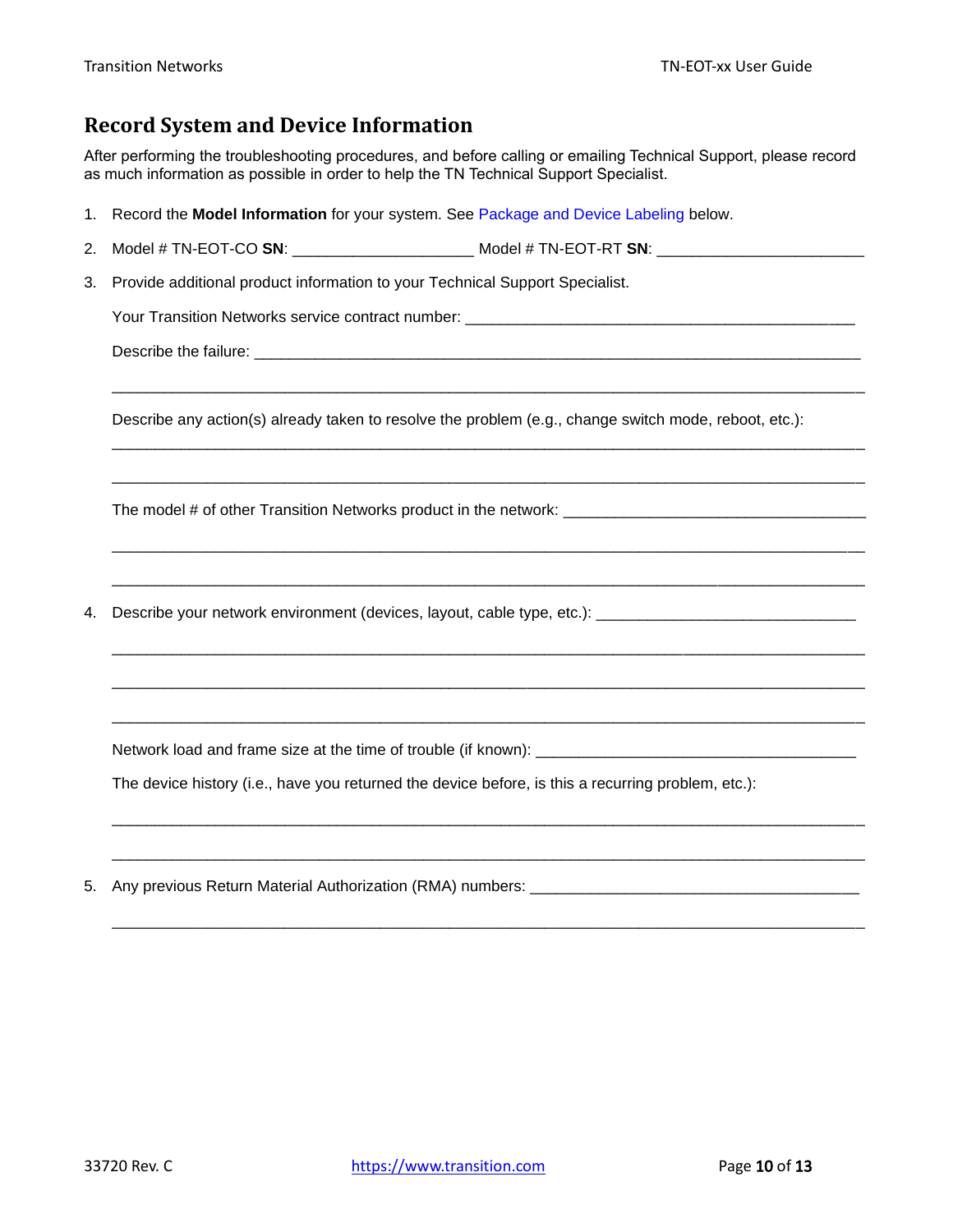## <span id="page-10-0"></span>**Service, Warranty, and Tech Support**

Transition Networks warrants to the original consumer or purchaser that this product and all components thereof will be free from defects in material and/or workmanship for a period of one year from the original factory shipment date. Any warranty hereunder is extended to the original consumer or purchaser and is not assignable. Transition Networks makes no express or implied warranties including, but not limited to, any implied warranty of merchantability or fitness for a particular purpose, except as expressly set forth in this warranty. In no event shall Transition Networks be liable for incidental or consequential damages, costs, or expenses arising out of or in connection with the performance of the product delivered hereunder. Transition Networks will in no case cover damages arising out of the product being used in a negligent fashion or manner.

This warranty does not cover damage from accident, acts of God, neglect, contamination, misuse or abnormal conditions of operation or handling, including over-voltage failures caused by use outside of the product's specified rating, or normal wear and tear of mechanical components.

Transition Networks will, at its option:

- Repair the defective product to functional specification at no charge
- Replace the product with an equivalent functional product
- Refund a portion of purchase price based on a depreciated value

To return a defective product for warranty coverage, contact Transition Networks' Customer Support for a return authorization number.

Send the defective product postage and insurance prepaid to the following address:

Transition Networks, Inc. 10900 Red Circle Drive Minnetonka, MN 55343 USA Attn: RETURNS DEPT: CRA/RMA # \_\_\_\_\_\_

Failure to properly protect the product during shipping may void this warranty. The return authorization number must be written on the outside of the carton to ensure its acceptance. We cannot accept delivery of any equipment that is sent to us without a CRA or RMA number.

CRA's are valid for 60 days from the date of issuance. An invoice will be generated for payment on any unit(s) not returned within 60 days.

Upon completion of a demo/ evaluation test period, units must be returned or purchased within 30 days. An invoice will be generated for payment on any unit(s) not returned within 30 days after the demo/ evaluation period has expired.

The customer must pay for the non-compliant product(s) return transportation costs to Transition Networks for evaluation of said product(s) for repair or replacement. Transition Networks will pay for the shipping of the repaired or replaced inwarranty product(s) back to the customer (any and all customs charges, tariffs, or/and taxes are the customer's responsibility).

Before making any non-warranty repair, Transition Networks requires a \$200.00 charge plus actual shipping costs to and from the customer. If the repair is greater than \$200.00, an estimate is issued to the customer for authorization of repair. If no authorization is obtained, or the product is deemed not repairable, Transition Networks will retain the \$200.00 service charge and return the product to the customer not repaired. Non-warranted products that are repaired by Transition Networks for a fee will carry a 180-day limited warranty. All warranty claims are subject to the restrictions and conventions set forth by this document.

Transition Networks reserves the right to charge a \$50 fee for all testing and shipping incurred, if after testing, a return is classified as "No Problem Found."

THIS WARRANTY IS YOUR ONLY REMEDY. NO OTHER WARRANTIES, SUCH AS FITNESS FOR A PARTICULAR PURPOSE, ARE EXPRESSED OR IMPLIED. TRANSITION NETWORKS IS NOT LIABLE FOR ANY SPECIAL, INDIRECT, INCIDENTAL OR CONSEQUENTIAL DAMAGES OR LOSSES, INCLUDING LOSS OF DATA, ARISING FROM ANY CAUSE OR THEORY. AUTHORIZED RESELLERS ARE NOT AUTHORIZED TO EXTEND ANY DIFFERENT WARRANTY ON TRANSITION NETWORKS'S BEHALF.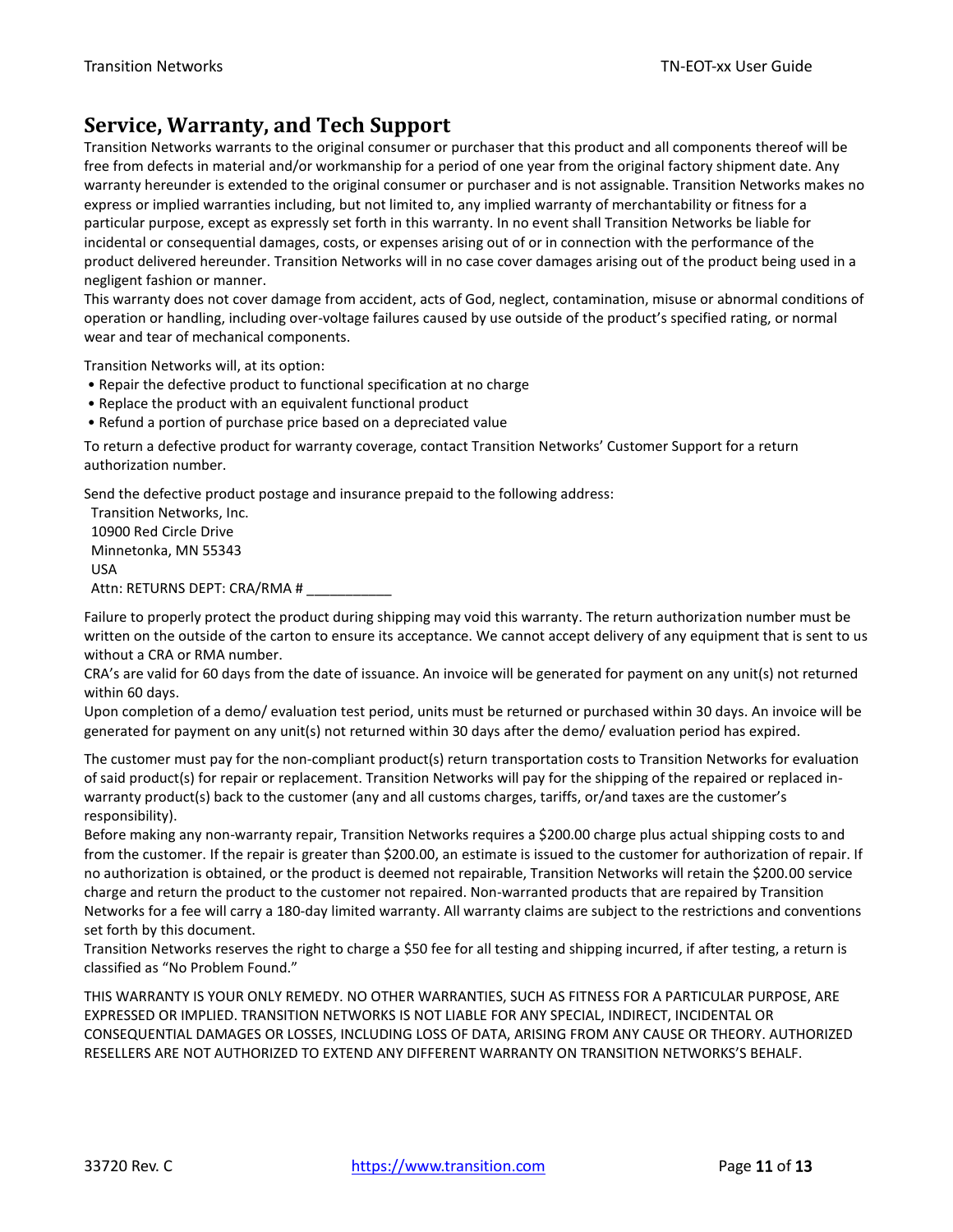#### <span id="page-11-0"></span>**Contact Us**

Call us at 800-526-9267 or +1-952-941-7600. Telephone: +1-952-941-7600. Toll Free: 800-526-9267 Fax: 952-941-2322 Web: [https://www.transition.com](https://www.transition.com/) Address: 10900 Red Circle Drive, Minnetonka, MN 55343 USA Email: [customerservice@transition.com](mailto:customerservice@transition.com) or [techsupport@transition.com](mailto:techsupport@transition.com) o[r sales@transition.com](mailto:sales@transition.com)

### <span id="page-11-1"></span>**Regulatory Agency Information**

#### <span id="page-11-2"></span>**Declaration of Conformity**

| <b>Declaration of Conformity</b>                                                                                                                      |  |  |  |  |
|-------------------------------------------------------------------------------------------------------------------------------------------------------|--|--|--|--|
| Transition Networks, Inc.<br>Manufacture's Name                                                                                                       |  |  |  |  |
| 10900 Red Circle Drive. Minnetonka. Minnesota 55343 U.S.A.<br>Manufacture's Address                                                                   |  |  |  |  |
| Declares that the products:<br>TN-EOT-CPE, TN-EOT-CO, TN-EOT-RT                                                                                       |  |  |  |  |
| Conform to the following Product Regulations:                                                                                                         |  |  |  |  |
| FCC Part 15 Subpart B, Class B, ANSI C63.4:2014 and ISED ICES-003 Issue 6                                                                             |  |  |  |  |
| EN 55032-2012 / AC:2013, Class B<br>EN 61000-4-2:2008, EN 61000-4-3:2006 + A1:2007 + A2:2010, EN 61000-4-4:2012, EN 61000-4-6:2013. EN 61000-4-8:2009 |  |  |  |  |
| With the technical construction on file at the above address, this product carries the                                                                |  |  |  |  |
| <b>CE Mark</b>                                                                                                                                        |  |  |  |  |
| I, the undersigned, hereby declare that the equipment specified above conforms to the above Directive(s) and Standards(s).                            |  |  |  |  |
| Minnetonka, Minnesota<br>June 19,2017<br>Stephen anderson                                                                                             |  |  |  |  |
| Place<br>Date<br>Signature<br>Vice President of Engineering<br>Stephen Anderson<br>Full Name<br>Position<br>28141B                                    |  |  |  |  |



#### **FCC Regulations**

NOTE: This equipment has been tested and found to comply with the limits for a Class A digital device, pursuant to Part 15 of the FCC Rules. These limits are designed to provide reasonable protection against harmful interference when the equipment is operated in a commercial environment. This equipment generates, uses, and can radiate radio frequency energy and, if not installed and used in accordance with the instruction manual, may cause harmful interference to radio communications. Operation of this equipment in a residential area is likely to cause harmful interference in which case the user will be required to correct the interference at his own expense.

#### **CE Marking**

This is a Class A product. In a domestic environment, this product could cause radio interference; as a result, the customer may be required to take adequate preventative measures.